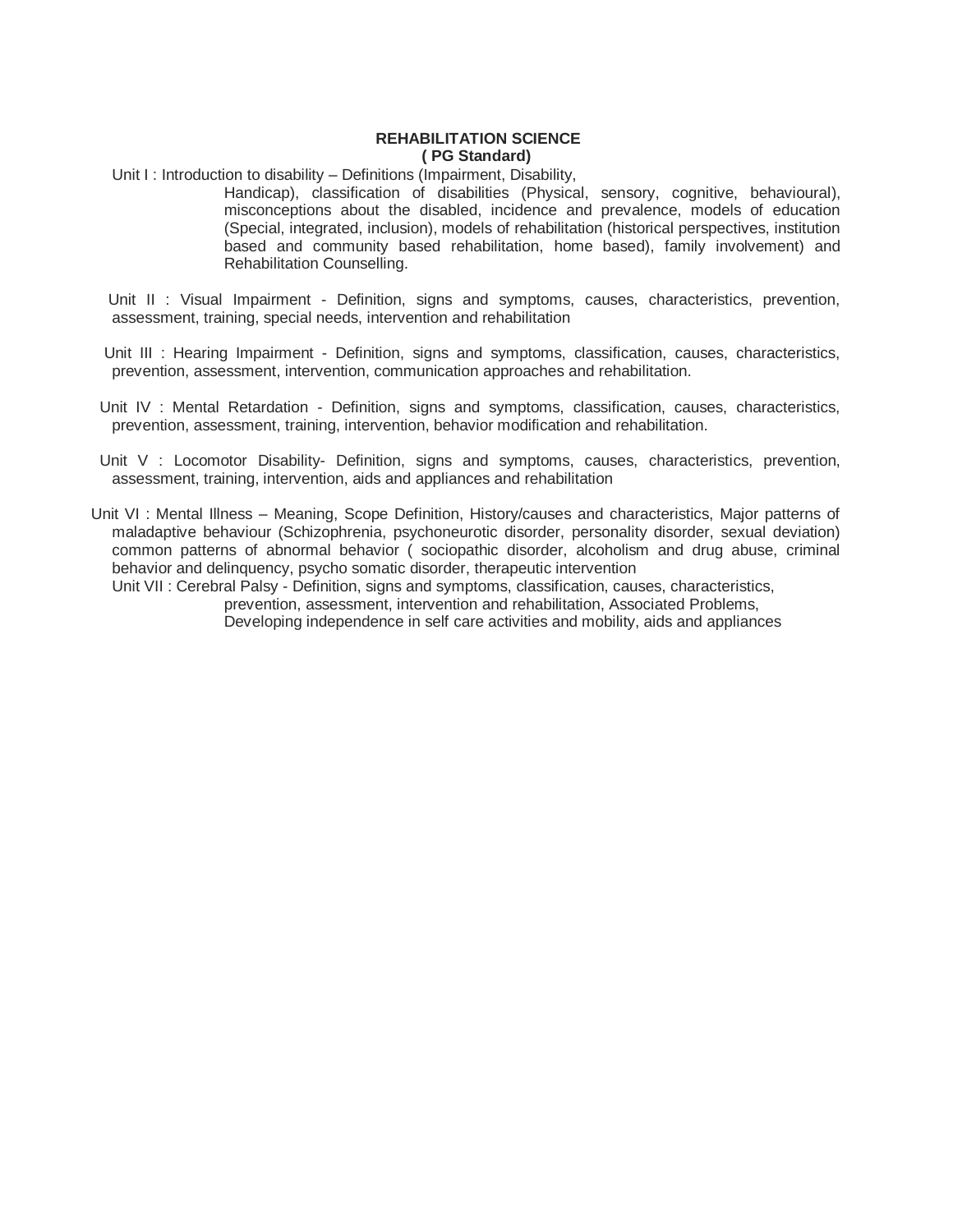Unit VIII : Autism & ADHD - Definition, signs and symptoms, causes, characteristics, prevention, assessment, training, special needs, intervention and rehabilitation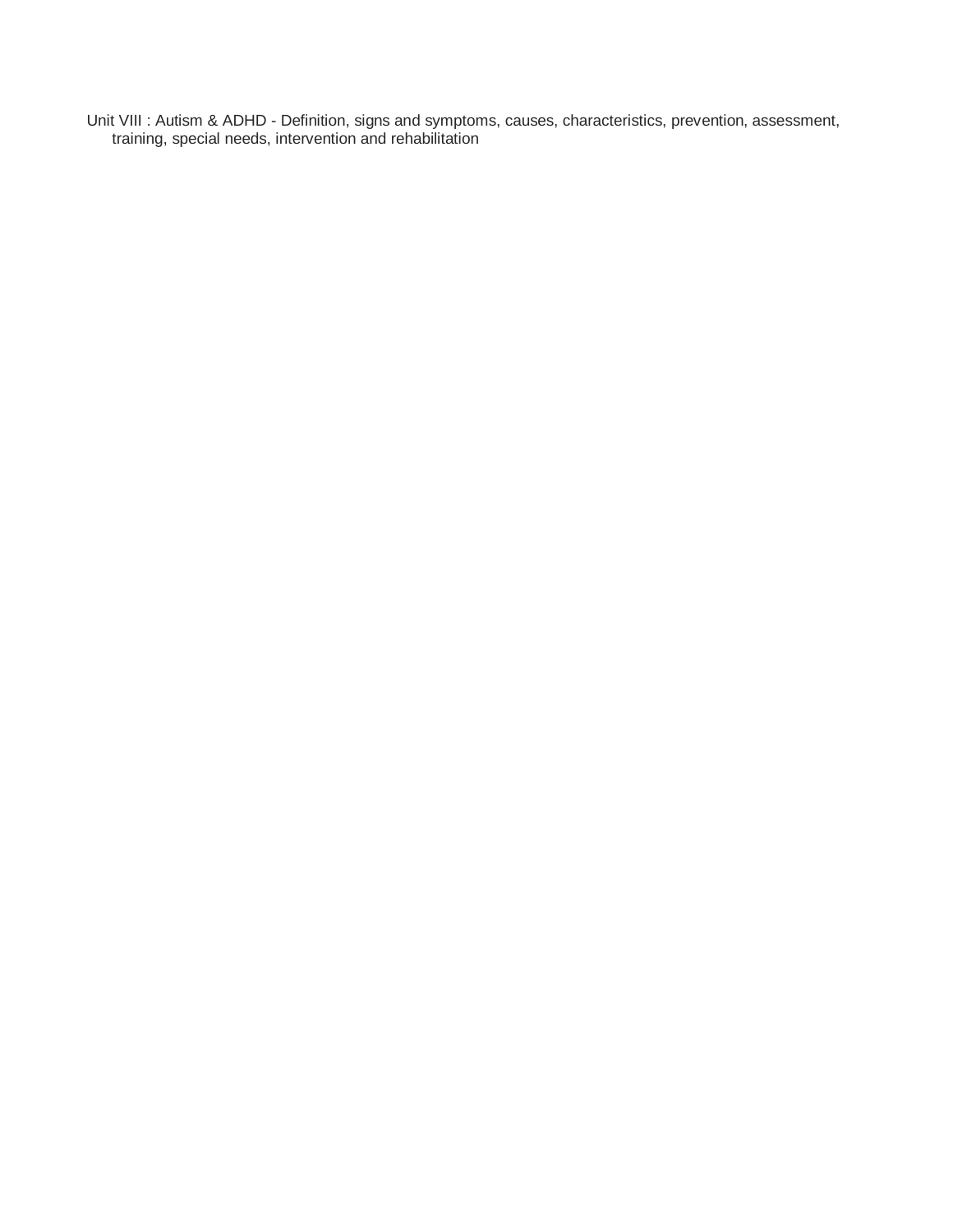- Unit IX : Multiple Disabilities Definition, signs and symptoms, impact, causes, characteristics, prevention, assessment, training, intervention and rehabilitation
- Unit X : Rights, Legislations and Government Initiatives Laws (PWD Act, National Trust Act, Mental Health Act, RCI Act), National Policy for the Disabled, UN Initiatives(Rights of children, standard rules, UNCRPD), Umbrella scheme for the disabled, schemes by national trust act, schemes for economic assistance, concessions for the disabled.

**REFERENCES :** 

- 1. Kundu C.L, (2000). Status of Disability in India, New Delhi, RCI. Kohli, A.S., and Sharma, S.R., (1996). Enchlopaedia of Social
- 2. Norris Meriel, (1997). Rehabilitation Therapy Assistant Manual. Bangalore; Rehabilitation, Research and Training centre.
- 3. Punani .B. and Rawal N. (2000). Visual Impairment Handbook, 2nd Edition, Ahemedabad; Blind People's Association (India).
- 5. Koenig A.J. and Holbrook M.C. (Eds.) (2000). Foundations of Education
	- (2nd Ed.), Vol. II, instructional strategies for Teaching Children and Youths with Visual Impairments, New York; AFB Press.
- 6. Bamford and Saunders, (1994). Hearing Impaired, auditory perception and
- language disability, New Delhi; Lakshmanchand Arya Publishing Company.
- 7. Margaret C. Wang et. al., (1988). Handbook of Special Education Research and Practice, New York; Pergamon Press.
- 8. Baroff, G.S. (1986). Mental Retardation Nature, Causes and management (2nd Edition). Washington : Hemisphere
- 9. Mental Retardation in India : Contemporary Scene. NIMH, 1994.
- 10. Werner David (1987). Disabled Village Children, U.S.A.; The Hesperian Foundation.